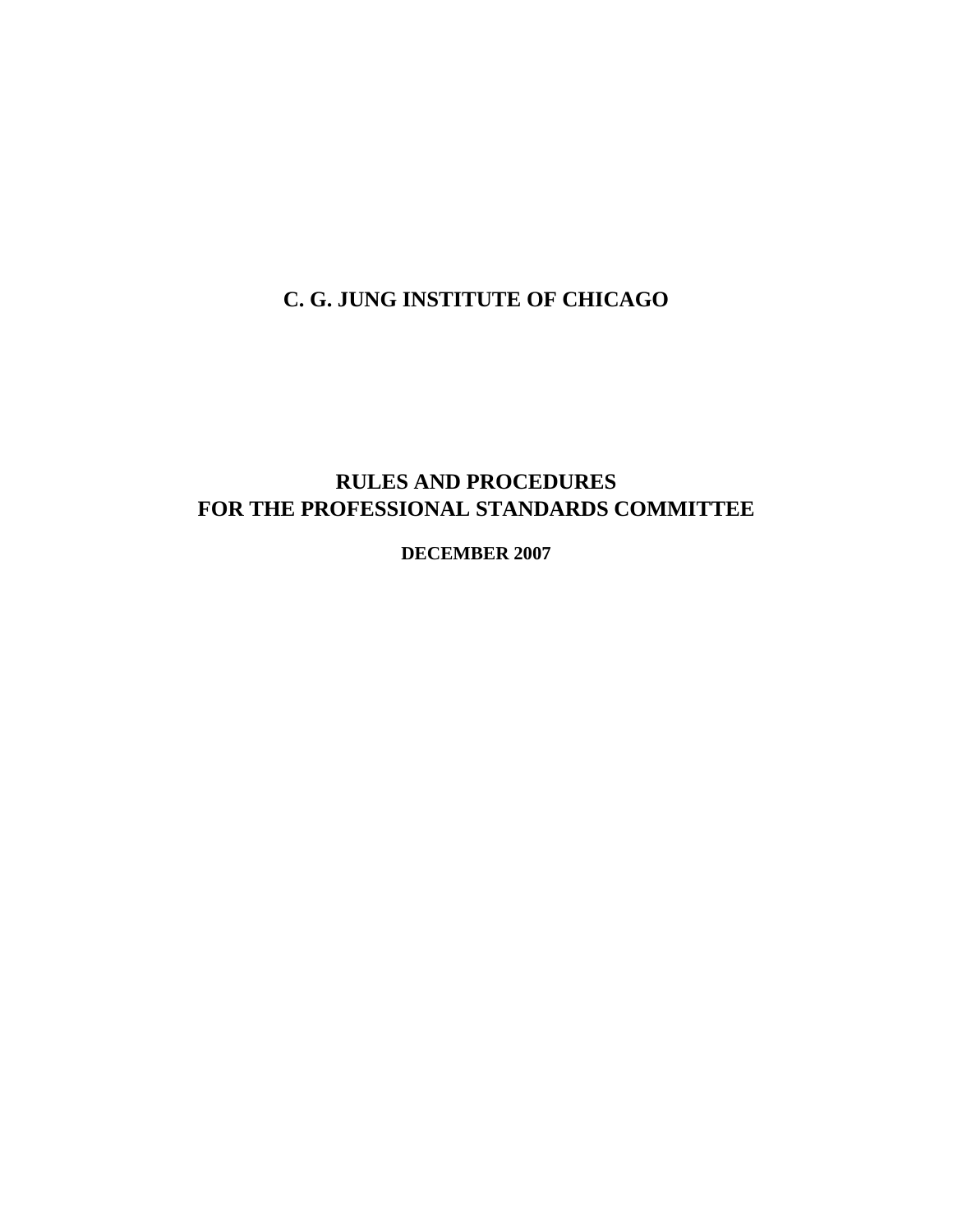#### **PREAMBLE**

The C.G. Jung Institute of Chicago has established the Professional Standards Committee which endeavors to resolve complaints of ethical violations alleged to have been committed by members of the Institute to provide consultation to members concerning ethical principles/ to protect-the public with whom members have a professional relationship, and to aid the Institute and its members in achieving the objectives as reflected in its Bylaws. These Rules and Procedures have been established to protect the rights of both complainants and respondents, to provide fair consideration and due process for all parties, and to maintain the standards of the Institute. The PSC shall endeavor to take actions toward members found in violation of the guidelines for Ethical Conduct of the Institute that are just, educative, and constructive rather than punitive in character. At the same time, the primary concern of the PSC shall be to protect the public against harmful conduct by members.

#### **A. COMPOSITION AND FUNCTION OF THE EPPC**

1. PSC shall consist of a minimum of three and a maximum of seven members including a Chairperson. The President shall serve in an ex-officio position. The committee members, including the chairperson, are elected at the Annual Meeting and shall serve at the pleasure of the Institute members. Ad hoc member(s) may be appointed by the chairperson, in consultation with the President to serve on a particular case when needed to form an adequate panel. All committee members, including the chairperson, shall be elected for a two (2) year term, and shall serve no more than two (2) consecutive terms.

2. The PSC is authorized by the Institute to investigate allegations of unethical professional conduct that may be harmful to analysands, the public, to colleagues; or that is otherwise contrary to or destructive of the objectives of the Institute. The Committee shall ascertain facts; hear evidence; notify necessary parties that an investigation is proceeding; advise members of their rights of appeal and of legal representation; resolve a complaint informally; report its findings and make recommendations to the President for action in a case; keep records of inquiries; notify the parties concerned of the determination of its action; and if deemed necessary notify state licensure or other recognized and affiliated professional associations of the determination of its case.

3. By appeal of the President, the respondent or the complainant shall have a thirty (30) day period from the date of the mailing of the notification by the PSC that it will investigate a complaint within which to challenge the composition of the PSC. The complainant or the respondent must clearly demonstrate a conflict of interest between any of the members of the Committee with any of the parties in the case under investigation. The President shall act upon such appeal within a reasonable time after receipt of a request, which determination shall be binding upon the parties. Any member of the PSC shall also have the right to appeal to the Chairperson or the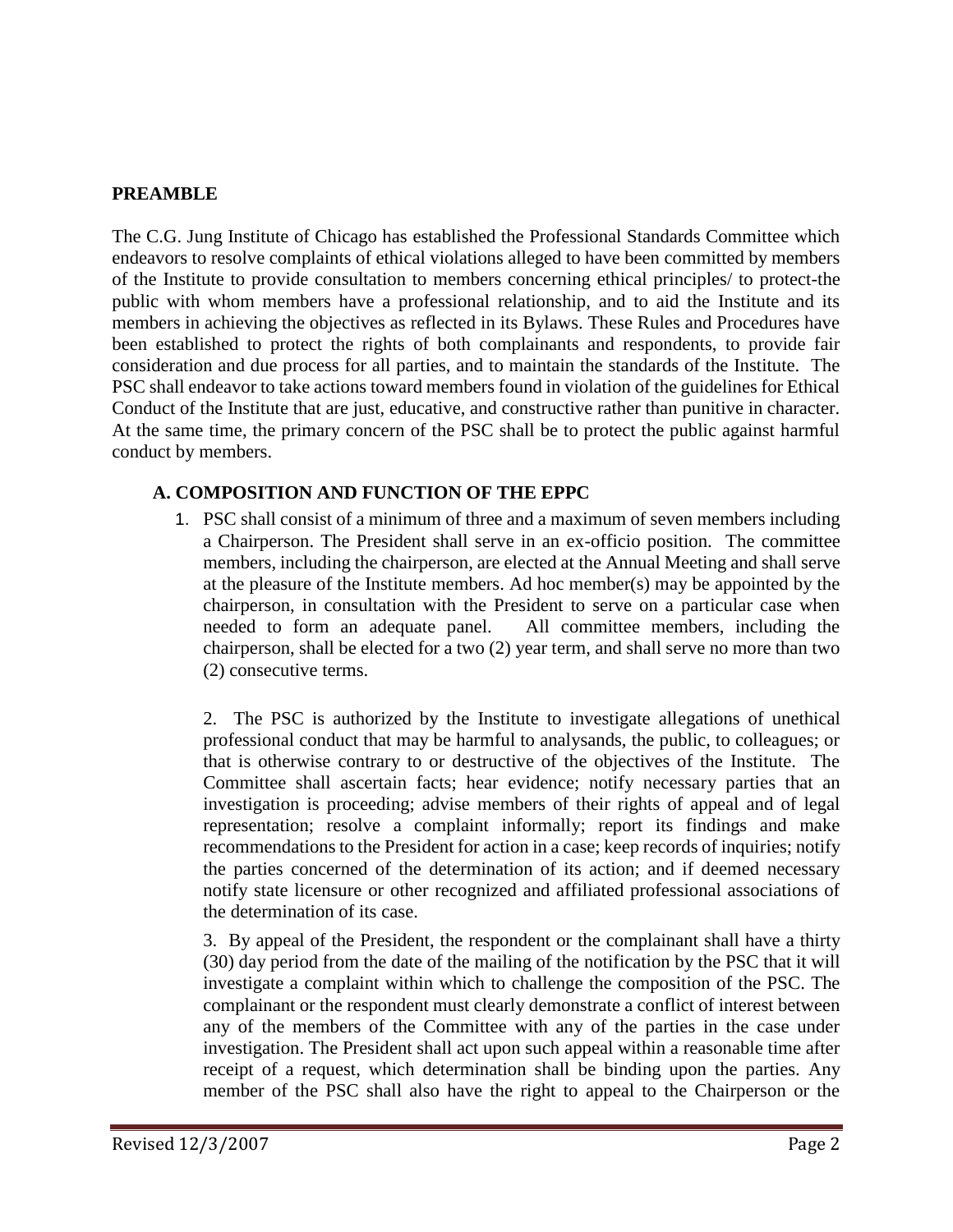President for relief from the responsibility for considering any complaint. If the need arises, interim members shall be temporarily appointed to the PSC by the President in consultation with the Executive Committee and be confirmed at the next meeting of the Institute.

### **B. PROFESSIONAL MISCONDUCT PROCEDURE**

1. Complaints against a member may be submitted by either a member or non-member of the Institute. All complaints shall be in writing and shall be submitted to the Chairperson of the PSC who, upon receipt, shall send to the complainant a copy of the Guidelines for Ethical Conduct and the current Rules and Procedures of the PSC. The complainant will be asked to describe the claimed ethical violation more fully if the complaint is not specific enough in the opinion of the Chairperson, and will be asked to inform the PSC of previous steps, if any, that have been taken to remedy the situation.

The complainant will be asked to sign a release authorizing the PSC to give a copy of the complaint letter, or to quote or paraphrase provisions thereof, to the respondent. The complainant will be asked for permission for the PSC to forward a summary report of the case to the appropriate state licensing board, or other affiliated professional associations, if in the opinion of the PSC that becomes necessary. If the complainant has been an analysand of the respondent, consent will be requested to allow the respondent to provide the PSC with appropriate records and to answer questions concerning the confidential professional relationship.

2. The PSC shall determine whether it will proceed with the complaint if the complainant will not execute any of the releases provided for in paragraph 1 above.

3. The PSC shall not act on the basis of an anonymous complaint except where information in the public domain is provided and a complaint is filed.

4. All complaints shall be initially evaluated by the President of the Institute and the Chairperson of the PSC . If either decides that there are sufficient grounds to indicate that the conduct complained of may violate the Guidelines for Ethical Conduct, the respondent shall be so informed and advised in detail of the complaint, and at the discretion of the Chairperson, given a copy of complainant's complaint, and shall be asked to reply. The respondent shall be informed that a copy of the reply, or a paraphrase thereof, shall be made available to the complainant pursuant to paragraph 8 (a) below. Should the case warrant, a copy of the respondent's reply shall go to the Chairperson of the Training Committee pursuant to paragraph 5 herein. When both the President and the Chairperson of the PSC agree that the complaint, if proven, would not constitute an ethical violation or that the complaint is patently frivolous, the case will be closed and the complainant advised of their decision. If the complainant, within sixty (60) days of being notified that the case will be closed, alleges additional facts which cause the determination, the case may be reopened.

5. If the respondent is engaged in any aspect of the training of analysts or is on the Board of the Institute, the President shall give the Chairperson of the Training Committee a copy of the complainant's complaint and the respondent's reply if it is determined pursuant to paragraph 4 above that the conduct complained of may violate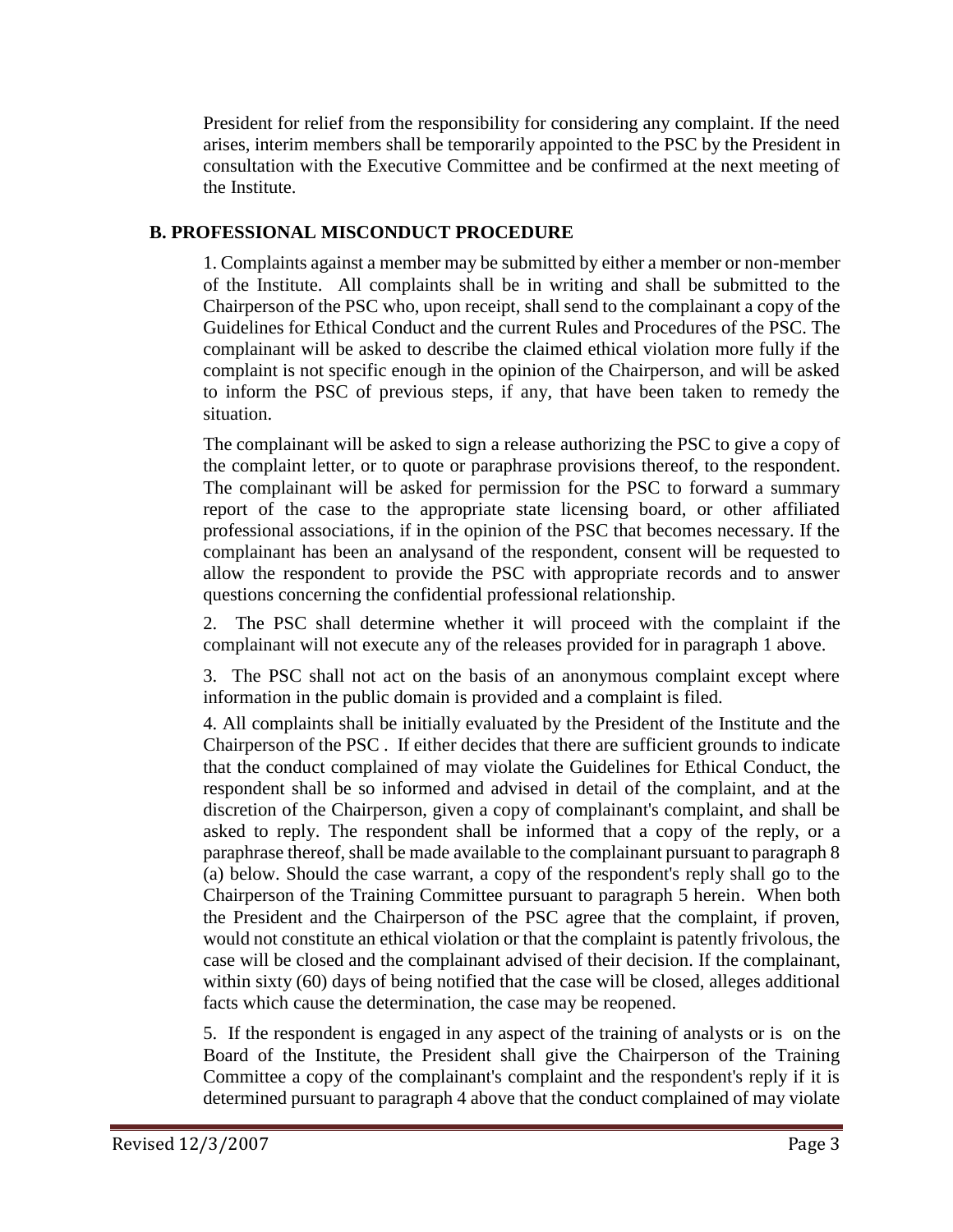the Guidelines for Ethical Conduct. The Chairperson of the Training Committee shall be informed of the complaint after the respondent replies, but before the PSC meets to investigate the complaint. Thereafter, the Chairperson shall be given a copy of all papers and documents pertaining to the proceeding submitted to the PSC. The Chairperson shall be given notice of any meeting of a subcommittee of the PSC and a person designated by the Board of the Institute may attend such meeting and any other meeting held to ascertain the facts in the proceeding. The Chairperson shall be promptly notified of any determination of the complaint, providing information about the nature of the violation, the recommendations and decisions of the PSC, and any consequent actions taken as a result of those recommendations.

6. If the complainant has not signed any or all of the releases provided for in paragraph 1 above, and the PSC nevertheless decides to continue its investigation, the PSC shall make every effort to keep the identity of the complainant secret. If, in its opinion, it cannot withhold the identity of the complainant, then it shall forthwith discontinue its proceeding of the complaint and shall close the case.

7. The complainant and the respondent shall have thirty (30) days from the

date of the mailing of a communication from the PSC to respond as requested. Failure to comply on the part of the complainant may result in the termination of the investigation and the closure of the case. Failure to comply on the part of the respondent shall be viewed as evidence of lack of cooperation and shall constitute a violation of the Guidelines for Ethical Conduct unless good cause is shown. The PSC shall deal with such a violation in accordance with these Rules and Procedures.

8. Procedures to be followed after the receipt of respondent's response.

(a) The Chairperson of the PSC may request additional information from the complainant and the respondent; from persons or witnesses who have information pertaining to the complaint; from the Institute members; from state licensing boards; from other professional organizations; and from legal counsel deemed necessary by the PSC to carry out its functions. The complainant may or may not be informed or advised in detail of the respondent reply to the complaint, and, at the discretion of the Chairperson, given a copy of respondent's response, and be asked for further information or clarification. The complainant and respondent may or may not be given copies of any further replies between the two parties, and, at the discretion of the Chairperson, be asked for additional information.

(b) For any given complaint, three members of the Committee shall be chosen by the PSC for the purpose of investigation and hearing the respective parties and their witnesses. The full Committee shall participate in the final recommendations as more particularly described in section B herein.

(c) By majority vote, the full PSC shall decide whether or not to proceed with the investigation and adjudication of a complaint when it has completed its collection of the necessary facts and information. It shall notify the complainant of the respondent in writing of its determination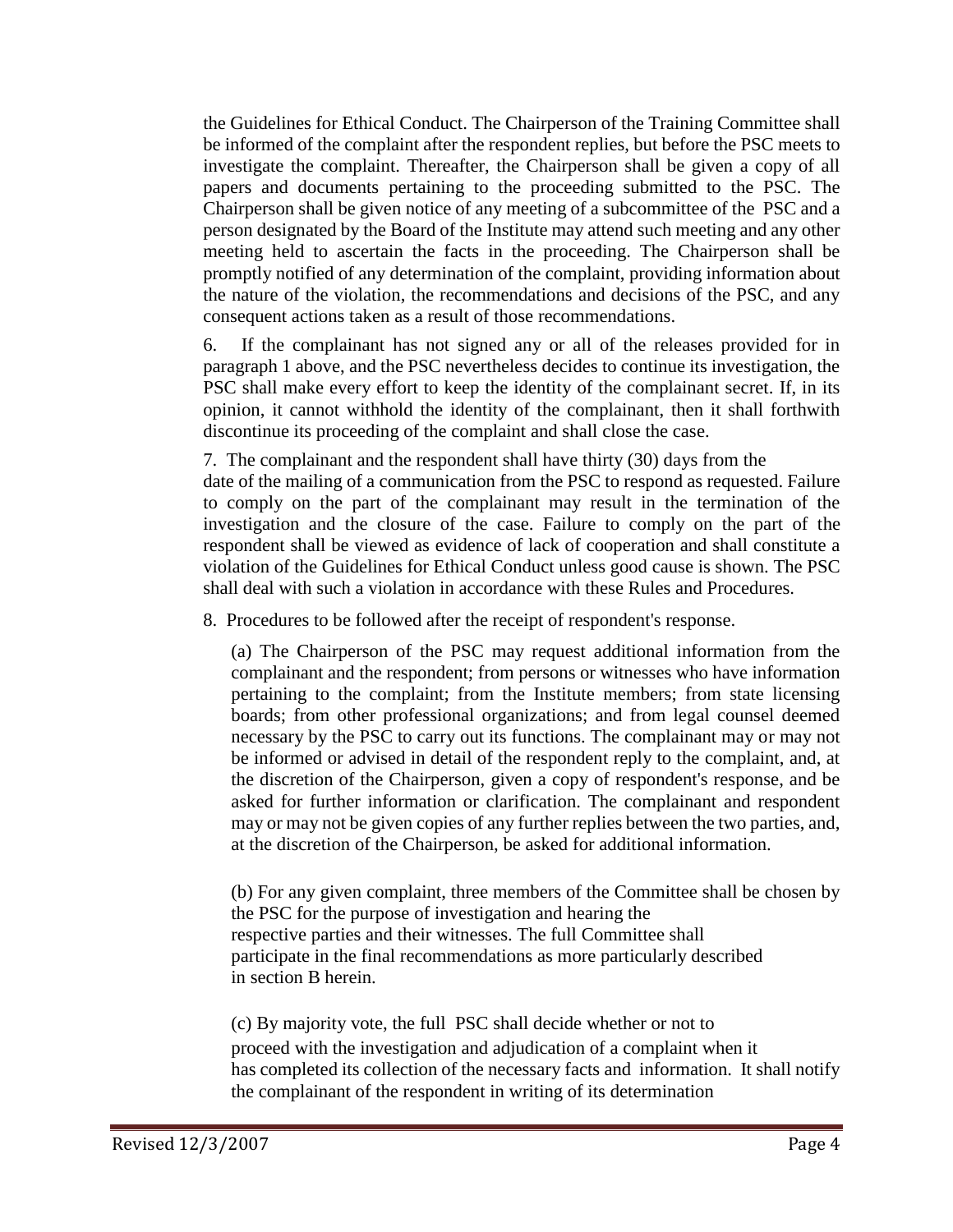9. After all the facts have been presented to the PSC, it shall decide by majority vote among the following dispositions:

(a) Close the case. If the PSC finds that there is insufficient evidence to sustain the charge of an ethical violation or that the complaint is without merit, or that the violation is of such a minor nature that no action should be taken, it shall close the case.

(b) Direct the respondent to cease and desist engaging in specified conduct.

(c) Censure the respondent. The censure shall be confidential. The censure may be confidential or the membership of the CSJA may be advised that the respondent has been censured, at the discretion of the EPPC. Censure is determined when there has been an ethical violation but the damage done to another person is not sufficient to warrant more serious action.

(d) Place the respondent on probation and/or impose conditions of continuing membership. Probation is defined as the continued membership in the Institute while the PSC undertakes actively and systematically to monitor, for a specific length of time, the degree to which the respondent complies with the PSC's requirement. The respondent may be required to accept psychotherapy as directed by the PSC, and the PSC may recommend to the Chairperson of the Training Committee that the respondent give up or modify training responsibilities. Additionally, the PSC may stipulate that the respondent be required to submit to it a formal letter of affirmation acknowledging the facts of, and responsibility for, the violation and assuring the PSC that the respondent accepts the Guidelines for Ethical Conduct as adopted and will not violate them in the future.

(e) Offer a stipulated resignation. If the PSCfinds a serious violation of the Guidelines for Ethical Conduct, in lieu of a formal charge, the PSC may recommend that the respondent be permitted to resign and, upon recommendation of the PSC, reapply for membership later under stipulated conditions, including but not limited to specific supervision, psychotherapy, rehabilitation, and/or additional educational training. A stipulated resignation may be offered only upon recommendations of a majority of members of the PSC. and formal actions at a regularly scheduled meeting of the CSJA where the action proposed has been placed on the formal agenda and notice given to the members, as required for a decision in accordance with the Bylaws, Article IV, 5ection

(f) Suspend or expel the respondent. Suspension or expulsion shall be only upon recommendation of a majority of members of the PSC. and formal actions at a regular scheduled meeting of the Institute where the action proposed has been placed on the formal agenda and notice thereof given to the members, as provided for in the Bylaws of the Institute, Article IV, section 4. A majority vote of the membership is required for a decision. The PSC shall discuss the question of the protection of the public whenever there is a suspension or expulsion and make recommendations to the membership of the Institute.

(g) A combination of the above, or some alternative action or actions as may be determined by the PSC to suit the case.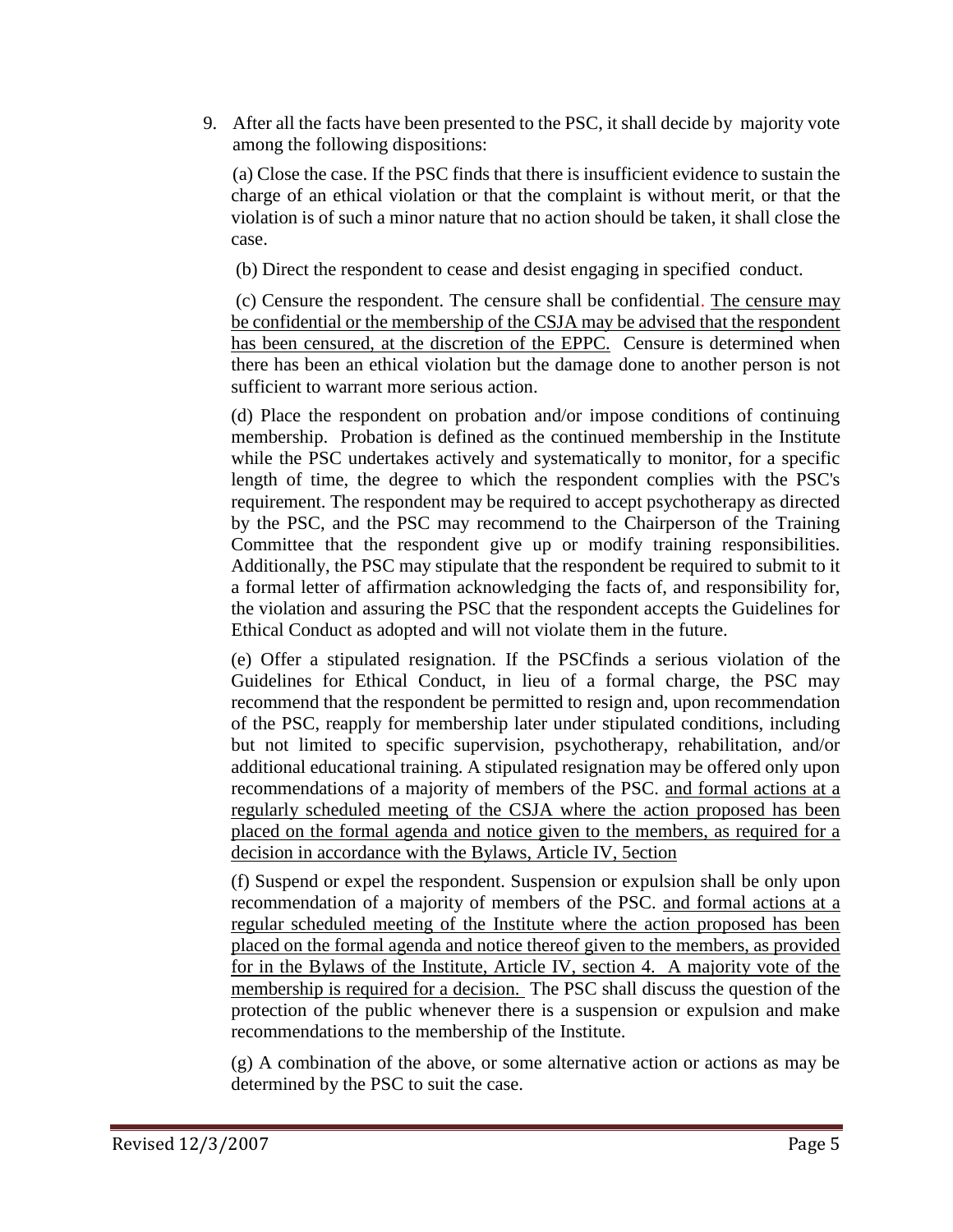1 0. When the PSC has decided how to resolve a case, it shall inform the complainant and the respondent of its decision and shall furnish such information to them as it deems appropriate. If there is a violation it shall specify the principle or principles violated. The PSC shall also notify the President of the Institute of its findings decisions and recommendations.

11. If, within sixty (60) days from the date of the mailing by the PSC of the notification of an informal determination or a stipulated resignation, the respondent accepts the determination of the Committee, the Chairperson shall notify the complainant that the matter has been resolved through a disposition within the Committee for an informal determination or stipulated resignation, stating the set of conditions (if any) specified by the PSC, and including the principles(s) violated and the rationale for its actions.

In the case of a formal action of suspension or expulsion by the Society, the PSC shall inform the complainant and the respondent of the final action of CSJA including which principles were judged to have been violated, and the rationale for Society's the EPPC's action decision. Additionally, in all cases, such parties as have been complaint shall receive notification of the final disposition the case. When the PSC deems it necessary for the protection of the Institute or the public, or when it deems it necessary to maintain the standards of the membership of Institute notification of the disposition within the PSC may be made to on more of those bodies enumerated in Section C, paragraph 4 below.

12. In the event the PSC recommends suspension, an offered stipulation of resignation, or expulsion from the Institute and notice thereof is given to the respondent as herein provided, the respondent shall have a sixty (60) day period from the date of mailing of the notice of action within which to appeal to the Appeals Committee president of the CSJA to reconsider such recommendation. before it is presented to the general membership of the Association. If the respondent does not file an appeal within the specified time period, the right to an appeal shall be considered waived. The process of appeal conducted before the general membership of the Society is described in Section B, Part II, paragraphs (f) through (I) of the Guidelines for Ethical ~Conduct.

A separate Appeals Committee, the composition of which must be agreed upon by both parties, will determine the final disciplinary action which should be treated as confidential.

A respondent's refusal to accept the final decision of the PSC or the membership, as the case may be, will constitute a violation of the Guidelines for Ethical Conduct and will result in Expulsion.

## C. **GENERAL OPERATING RULES**

1. Time restrictions. The PSC shall not act on any complaint if the claimed unethical conduct occurred more than one (1) year prior to the date of the complaint, or more than three (3) years prior to the date of the complaint if the complainant alleges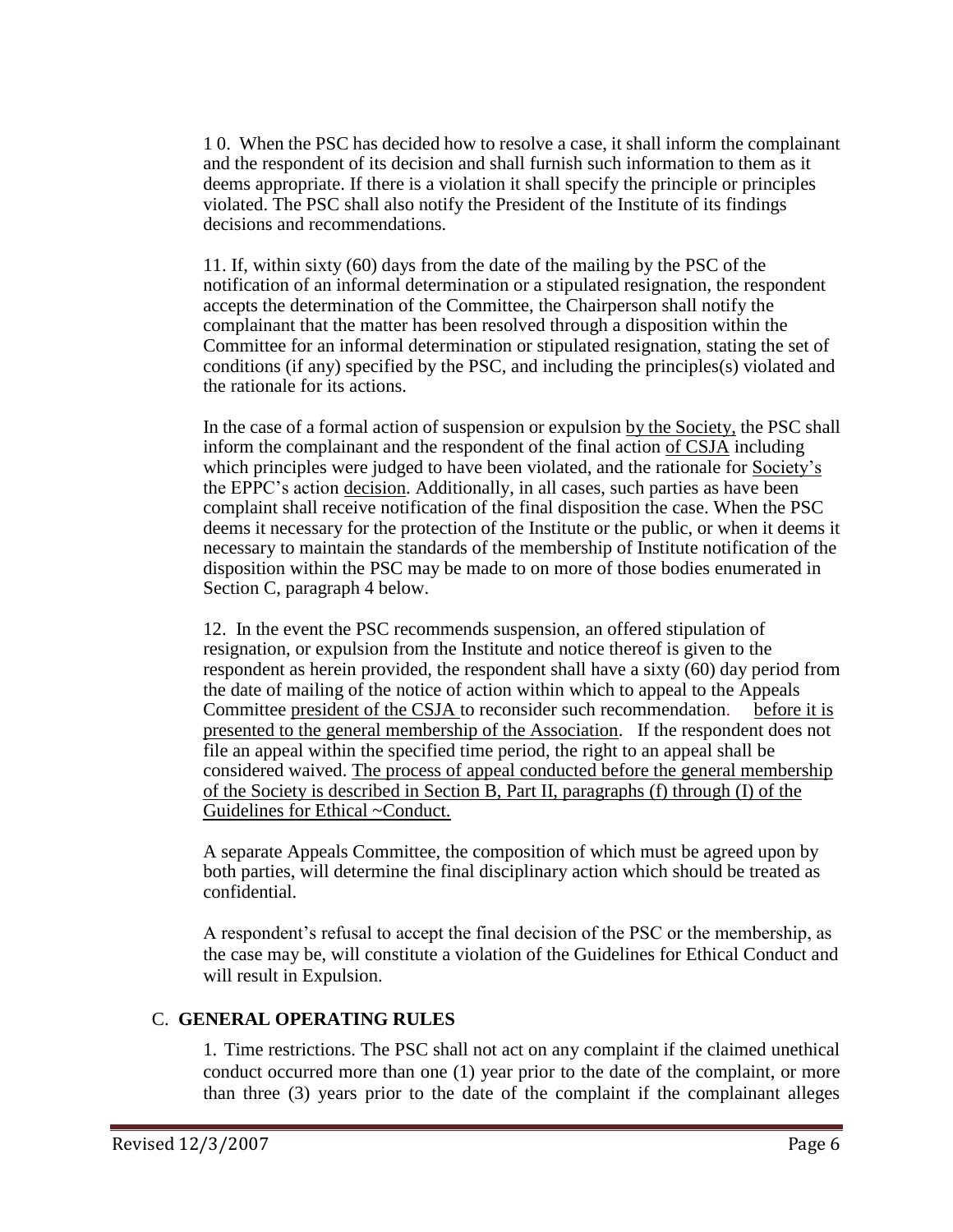unethical conduct during the course of an analysis. The three (3) year period shall be deemed to have started immediately after the termination of the analysis or when there is no longer any contact between the complainant and respondent, whichever date is later. A complainant shall have the right to show good cause as to why such a time restriction of a complaint filed shall be extended; and the respondent shall have the opportunity to answer the complainant's request before the PSC makes its determination. Any extensions beyond the limit specified here must be approved by a majority of the members of the PSC.

2. Legal counsel. Complainants and respondents shall have the right to consult with and be represented by legal counsel, although they are required to respond to the PSC, in writing, personally as well as through counsel, and within the specified time limits.

3. Records. All complaints, responses to complaints, and communications between the parties and the PSC shall be in writing. Copies shall be retained for a period of at least five (5) years, except in cases for non-violations which shall be destroyed one (1) year after the PSC has closed the case. However, the PSC's records shall be maintained in a manner designed to prevent identification of the complainant or respondent for any reason other than the business of the PSC. Files concerning members who have been expelled, suspended, or permitted to resign shall be maintained indefinitely. Records of/members readmitted under a stipulated resignation shall maintained for five (5) years after readmission.

4. Confidentiality. The investigation and adjudication of the PSC shall be kept confidential except when a validly issued subpoena or order legally compels disclosure of information or as otherwise herein provided. The President of the Institute shall be advised of all proceedings of the PSC, and may be given copies of all communications, and a report shall be made following adjudication of the case. Additionally, pursuant to Section B, paragraph 5 above, when appropriate, the Chairperson of the Training Committee shall be advised of the proceedings of the PSC. In cases which result in a member's probation, resignation, suspension or expulsion, the PSC may communicate, after advice from legal counsel, such action to members, affiliated associations, state licensing and certification boards, legal counsel of the Society, and such other individuals or organizations as the PSC shall deem necessary to protect the public. In cases in which the PSC determines by a majority vote of the members present at a regularly scheduled meeting that there may be a serious threat to the public welfare, the PSC, with the approval of the President of the Institute may also disclose the information that a member is under investigation to any of the above organizations or individuals. However, no such communication shall be made without the advice of counsel to insure that the PSC, the Institute, its officers and members are complying with law of defamation and other applicable laws.'

5. Counter-complaints. The PSC shall not accept counter-complaints from the respondent during the course of its investigation of a complaint. Such counter-complaints will only be considered after the initial complaint has been resolved.

6. Cases of legal misconduct. The PSC may institute its own investigation, and adjudication of the conduct of a member if a member is found guilty of any criminal